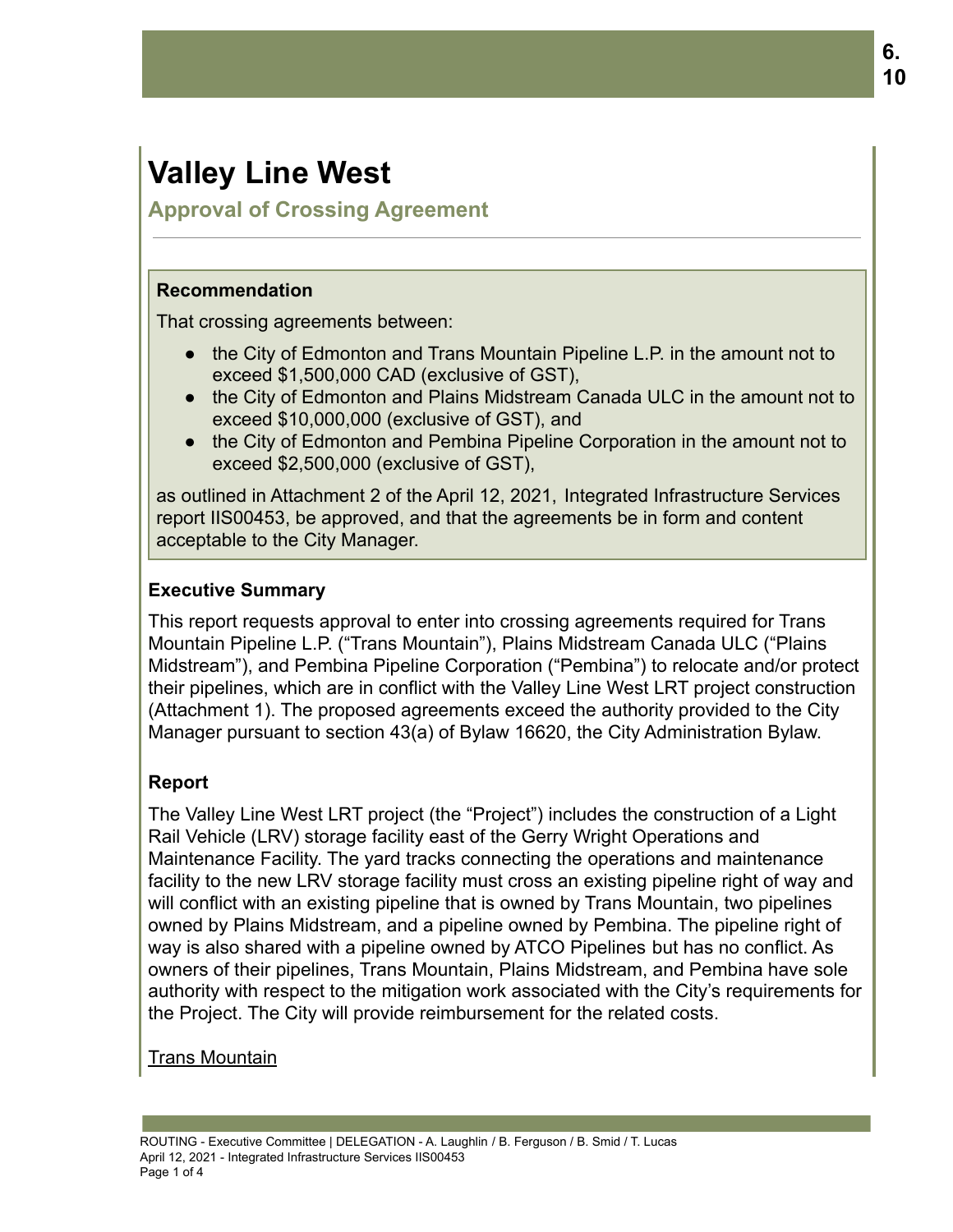Administration has been working with Trans Mountain to develop a plan for the investigation, engineering design, and construction to mitigate the conflicts between the existing pipeline at the two crossing locations and at the proposed yard track alignment. Trans Mountain has provided Administration with a preliminary estimate of investigation and construction costs which includes excavation, inspection, installation of casings, and testing. An agreement to cover the investigation and construction work will be executed immediately upon approval.

#### Plains Midstream

Plains Midstream has an executed agreement for the investigation and design of pipeline replacement works and is actively performing field investigations and mitigation design work. A subsequent agreement is required for the performance of the mitigation work to manage the risks associated with the conflicts between the two existing pipelines.

## **Pembina**

A plan for the investigation, engineering design, and construction to mitigate the conflict with Pembina's existing pipeline is in progress. An agreement is required to cover the investigation and protection work.

Approval to enter into these agreements will be required to fulfill the City's obligations under the Valley Line West LRT project agreement to obtain crossing agreements to mitigate pipeline conflicts at the Gerry Wright Operations and Maintenance site. All temporary construction crossing agreements are the responsibility of the Valley Line West contractor to negotiate, enter into, and perform accordingly.

## **Policy Considerations**

As per City Administration Bylaw 16620, agreements not pertaining to an interest in land which exceed \$500,000 in value are outside the authority of the City Manager and must be approved by the appropriate Committee of Council.

## **Budget/Financial**

Conflicts with existing pipelines owned by Trans Mountain, Plains Midstream, and Pembina were anticipated and the budget for the work is available under Capital Profile Number 16-66-7017.

## **Public Engagement**

Public engagement was not conducted as it is not applicable to the agreements being sought with Trans Mountain, Plains Midstream, and Pembina and would not impact their sole authority over the relocation of their respective pipelines.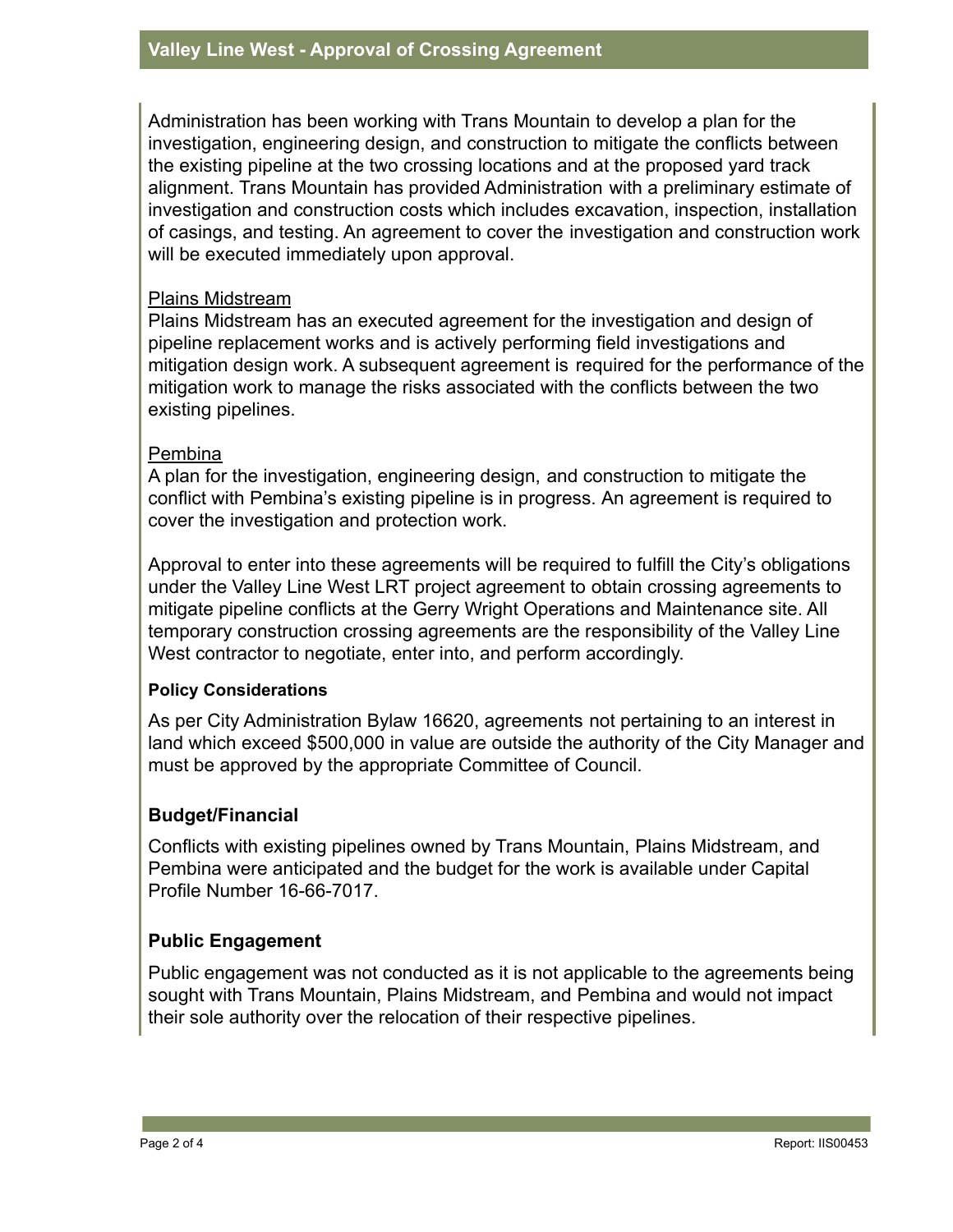# **Corporate Outcomes and Performance Management**

## **Corporate Outcome(s): Edmontonians use public transit and active modes of transportation**

| Outcome(s)                                                               | Measure(s)                          | Result(s)                                                                                                                  | Target(s)                                 |
|--------------------------------------------------------------------------|-------------------------------------|----------------------------------------------------------------------------------------------------------------------------|-------------------------------------------|
| Edmontonians use public<br>transit and active modes of<br>transportation | Pipeline mitigation<br>is completed | Construction of required<br>yard tracks over the<br>pipeline corridor proceeds<br>and is completed by the<br>required date | All mitigations<br>complete by Q3<br>2022 |

## **Risk Assessment**

| <b>Risk</b><br><b>Element</b> | <b>Risk</b><br><b>Description</b>                                                                                         | Likelihood   | Impact            | <b>Risk Score</b><br>(with<br>current<br>mitigations | <b>Current</b><br><b>Mitigations</b>                                                                                 | <b>Potential</b><br><b>Future</b><br><b>Mitigations</b>                                                                                                     |
|-------------------------------|---------------------------------------------------------------------------------------------------------------------------|--------------|-------------------|------------------------------------------------------|----------------------------------------------------------------------------------------------------------------------|-------------------------------------------------------------------------------------------------------------------------------------------------------------|
| Financial                     | A delay in<br>mitigating<br>pipelines may<br>cause a delay<br>in I RT<br>construction<br>and potential<br>claims          | 2 - Unlikely | $4 -$<br>Severe   | 8 - Medium                                           | Early<br>discussions<br>with pipeline<br>companies<br>have taken<br>place with<br>conceptual<br>designs<br>developed | Coordination<br>with pipeline<br>companies and<br><b>LRT</b> contractor<br>to mitigate<br>impacts. Engage<br>with I aw for<br>proactive claims<br>avoidance |
| Commercial                    | Delays to the<br><b>Valley Line</b><br>will cause<br>impacts to<br>ETS by<br>delays in LRT<br>service<br>commenceme<br>nt | 2 - Unlikely | $2 -$<br>Moderate | $4 - Low$                                            | Ongoing risk<br>management<br>and tracking to<br>assess any<br>delays to<br>service<br>commencement                  | Develop<br>alternate bus<br>service plan with<br><b>ETS</b>                                                                                                 |
| Project<br>Management         | Delays to<br>pipeline<br>mitigation will<br>impact LRT<br>contract<br>administration<br>and schedule                      | 2 - Unlikely | $2 -$<br>Moderate | $4 - 1$ ow                                           | Development of<br>risk<br>management<br>strategy and<br>tracking has<br>taken place                                  | Active project<br>management<br>and coordination<br>with pipeline<br>company and<br><b>LRT</b> contractor                                                   |